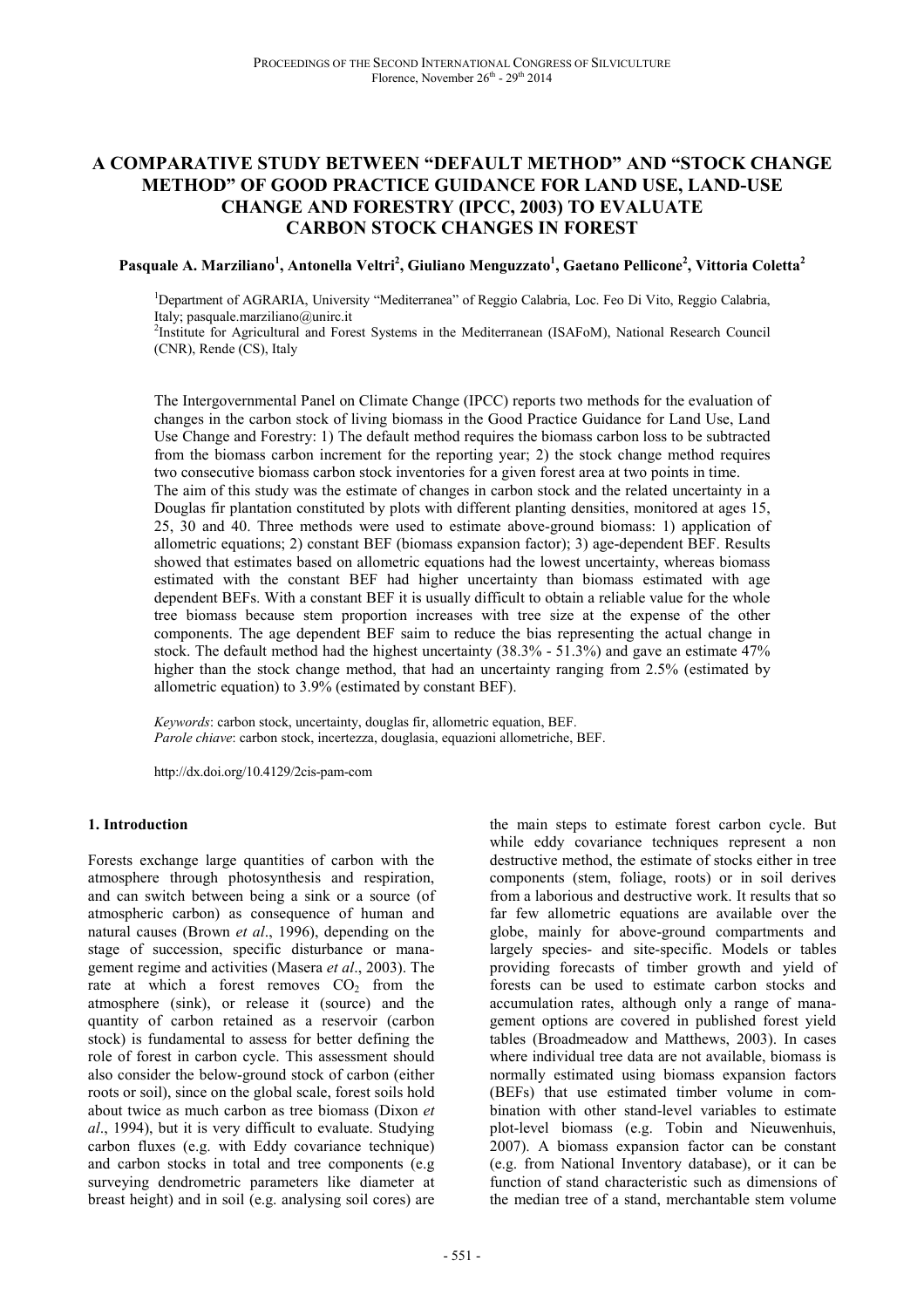or stand age, which better reflect the variation according to tree age and stand conditions (Lethonen *et al*., 2004; Petersson *et al*., 2012). Investigation and quantification of tree biomass forms the basis of estimates of forest carbon pools and is therefore directly linked to some of the mechanisms for carbon offsetting and sequestration enshrined in the Kyoto protocol (Pajtik, 2008). Accurate estimates of forest biomass are necessary since as a Party to both the United Nations Framework Convention on Climate Change (UNFCCC) and its Kyoto Protocol, the European Community has to submit its annual GHG (greenhouse gases) inventory. During the first commitment period (2008-2012), 37 industrialized countries and the European Community planned to reduce GHG emissions by an average of 5% against 1990 levels. During the second commitment period, Parties aimed at reducing GHG emissions by at least 18% below 1990 levels in the eight-year period from 2013 to 2020. Italy reduced emissions by 7% in the first commitment and agreed to the -11% target against 2012. Under the Kyoto protocol (1997) the UNFCCC invited the Intergovernmental Panel on Climate Change (IPCC) to develop good practice guidance for land use, land-use change and forestry (LULUCF). Under these agreements (IPCC, 2003, 2006) it has become necessary to develop methods to estimate changes in carbon stocks and how these pools will change as a result of management (Mund *et al*., 2002). The information on biomass stock is essential to assess the amount of carbon that exists in the woody vegetation, and its change over time is considered as key characteristic of forest ecosystems (Cannell, 1982). Currently, the methods used for calculating the biomass and carbon stock of trees are imprecise and, in general, they lack estimation of the degree of uncertainty as suggested by the IPCC good practice guidance (Jalkanen *et al*., 2005). Uncertainty arises from the inability to perfectly measure key variables, the necessary use of models to make predictions and the natural variability of ecosystem processes across the landscape (Bolker, 2008). Information on the major uncertainties involved in the calculations of forest carbon stocks and stock changes is needed in the negotiations of the Climate Convention. According to the IPCC good practice guidance, the national reporting of changes of  $CO<sub>2</sub>$  equivalents in forest and other woody biomass stocks can be calculated by a default method as the difference between growth and drain (harvest, natural mortality and natural disturbances), or by the stock change method as the change in stocks between two consecutive inventories.

We carried out a plot-based estimate of carbon stock and carbon stock change, quantifying uncertainty in the carbon stock and carbon stock change estimates, analyzing the sources of error for each model adopted. We evaluated differences in the carbon stock and carbon stock change estimates and their uncertainties resulting from the use of three methods. Carbon stock was calculated (1) with the aid of currently applied constant biomass expansion factors (BEFs), (2) by applying age-dependent BEF sand, (3) using biomass

equations applied directly to tree-wise data of the sample plots. We evaluated the changes in carbon stock with the two methods suggested by IPCC. Many studies have tended to focus on uncertainty in carbon stock estimates, rather than uncertainty in carbon change over time. Carbon change is arguably the most important of the two metrics as it is the basis for UNFCCC reporting (Pelletier *et al.*, 2012).

## **2. Material and Methods**

### *2.1. Study area*

The sample plots considered for the carbon stock estimates are part of a Douglas-fir (*Pseudotsuga menziesii* (Mirb.) Franco) plantation located on the northern coastal chain of Calabria, Tyrrhenian side of south Italy. The locality is called Serra Salinaro (39°, 25' N, 16°, 2' E, average altitude 900 m above sea level). It is property of Regional Service of State Forest who forested the area in 1967 mainly with Douglas-fir. The climate of the area is typical Mediterranean, with mild winter and arid summer. For what concerns climatic, geological and dendrometric characteristics we refer to Menguzzato and Tabacchi (1986) and Menguzzato (1989). The plantation was executed with differing planting densities (2500 trees ha<sup>-1</sup>, 2000 trees ha<sup>-1</sup>, 1667 trees ha<sup>-1</sup>, 1250 trees ha<sup>-1</sup>, 1000 trees ha<sup>-1</sup>, 833 trees  $ha^{-1}$ ) and monitored at 15, 25, 30 and 40 ages. We estimated carbon stocks of 2500, 2000 and 1667 trees ha<sup>-1</sup> densities at ages 15 and 25.

#### *2.2. Carbon stock estimates and uncertainty analysis*  We applied three methods for biomass estimates:

1) Tree-wise stem volume was estimated using volume equation for Douglas-fir as reported by the National Italian Forest Inventory (INFC 2005), and stand level volume estimate was then multiplied by a constant biomass expansion factor (Mg  $\text{m}^{-3}$ ) reported by IPCC (2006) for Douglas-fir.

2) Tree-wise stem volume was estimated using volume equation for the Douglas-fir plantation in Calabria (Menguzzato and Tabacchi, 1986), and stand level volume estimate was then multiplied by an age-dependent BEF elaborated for the Douglas-fir in Calabria (Marziliano *et al*., 2015).

3) Tree-wise above-ground biomass was estimated using allometric equations for the Douglas-fir in Calabria (Menguzzato and Tabacchi, 1986).

Height and diameter at breast height (DBH) were used as independent variables in the volume and biomass equations.

For all the models used (volume and allometric equations and expansion factors) the associated relative standard error (RSE) was calculated with the method of error propagation equations as suggested by IPCC (2003). Since the biomass and volume equations were directly applied to tree-wise data of the sample plots, the components of the errors accounted for are the sampling and models errors (assumed to be small). In the BEF-based method, the sampling error in the volume estimate and error of the BEFs are accounted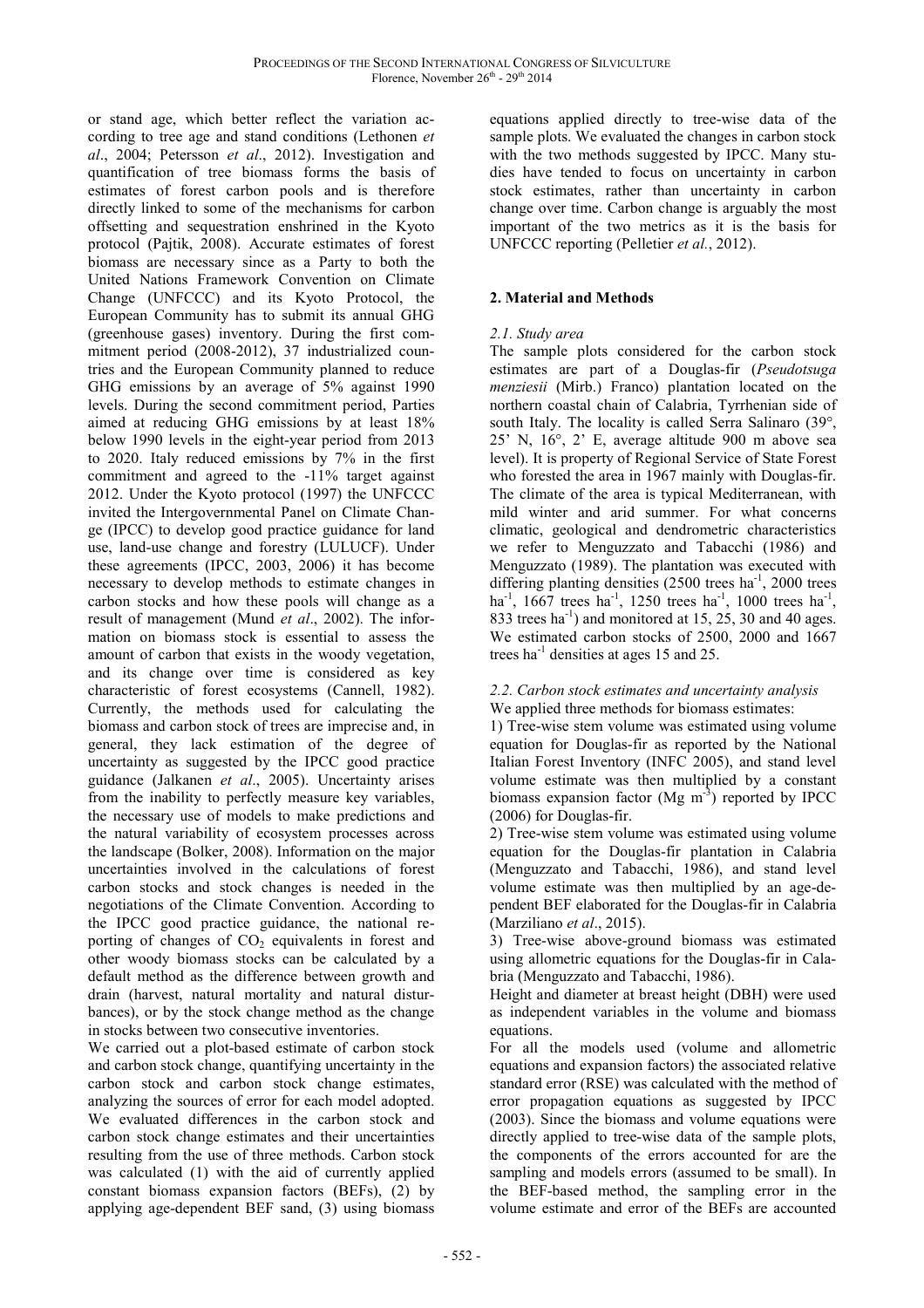for. While the error associated to the constant BEF cannot be assessed, since it has been drawn from literature without quantitative uncertainty estimates, the error of the age-dependent BEFs was combined with the sampling error for the stem volume of sample plots by density classes to obtain the RSE of the tree biomass stock in a given density class. Then, the RSE of the overall biomass estimate of trees was estimated using the following equation (Jalkanen *et al*., 2005):

$$
r_{tot} = \frac{\sqrt{\left(r_{stock,1} \times W_1\right)^2 + \left(r_{stock,2} \times W_2\right)^2 + ..\left(r_{stock,n} \times W_n\right)^2}}{|W_1 + W_2 + ..W_n|}
$$

The carbon stock at age 15 and 25 for the sample plots of any density class was calculated using the approximation that the mass of woody parts contain ~50% carbon (Schlesinger, 1991).

#### *2.3. Carbon stock change estimates and uncertainty analysis*

Both the *default method* (also called "*growth and drain*") and the *stock change method* were used to estimate the variations in carbon stock over ten years with the three methods described above. When using the stock change method, to reduce the risk of bias, BEFs should reflect the actual change in stock by incorporating the accumulation of growth per tree fraction with the effects of harvest and natural thinning patterns in one constant (Petersson *et al*., 2012). The method of age-dependent BEFs enables the ratio of whole tree biomass to stem volume to change with tree size. When using the default method a large bias for both growth and drain is expected when converting volume to biomass, but we reduced it deriving separate age-dependent BEFs for growth and harvest. Uncertainty associated to both methods was estimated using the following equation (Mäkipää *et al*., 2005).

$$
U_{\textit{StockChange}} = \frac{\sqrt{(U_{\textit{Stock}_\textit{time2}} \bullet \textit{Stock}_\textit{time2})^2 + (U_{\textit{Stock}_\textit{time1}} \bullet \textit{Stock}_\textit{time1})^2}}{|\textit{Stock}_\textit{time2} + \textit{Stock}_\textit{time1}|}
$$

#### **3. Results and Discussion**

We evaluated the reliability of the biomass estimates obtained with alternative methods (Table 1). The allometric equations by Menguzzato and Tabacchi (1986) are considered to give the most realistic reference values for the biomass of Douglas-fir in Calabria. We chose to use these equations built for a Douglas-fir plantation in the same environmental conditions but with different dendrometric characteristics, even if in 1995 Menguzzato and Tabacchi suggested density-dependent allometric equations for the plantation object of our study (the portion of plantation with differing planting densities). This choice is due to the fact that the allometric equations built in 1986 have been included in all international databases (see Zianis *et al*., 2005 and http://www.globallometree.org/database/), therefore they are the most used and available reference for Douglas-fir above-ground biomass estimate in Mediterranean Italy.

Allometric equation estimated an above-ground biomass by 67 Mg  $ha^{-1}$  and 117 Mg  $ha^{-1}$  at age 15 and 25 respectively. Higher density plots had higher biomass stock at age 15, while at age 25 plots with 2000 trees  $ha^{-1}$ showed the highest biomass stock. At age 15 the method of age-dependent BEF gave the highest estimate for the total aboveground biomass of trees  $(81 \text{ Mg} \text{ ha}^{-1}, 21\%)$ higher than allometric equation estimates, Table 2). The lower value  $(58 \text{ Mg} \text{ ha}^{-1})$  was estimated by the method of volume from INFC and constant BEF, whereas at age 25 this method gave the highest biomass estimate (150 Mg ha<sup>-1</sup>, 28% higher than allometric equation estimates). The age-dependent BEFs overestimated biomass (compared to allometric equations) at both ages. The underestimation at age 15 and the overestimation at age 25 (compared to allometric equations) of constant BEF showed its unsuitableness to reflect the changes in tree allometry. The RSE (%) of carbon stock was higher in the lower density class and at age 15 (Fig. 1). Density and age strongly affect tree allometry, thus the accuracy of biomass estimates strictly depends on the sample trees used for the construction of regression relationships. When the conditions of stands under estimation move away from the conditions of sample plots for the calibration of models, estimates are given with uncertainty.

The estimates by allometric equations showed the lower RSE (5.4% at age 15, 3.6% at age 25), whereas the higher RSE was found for the estimates by volume equation from INFC and constant BEF (6% at age 15, 4.5% at age 25). The *stock change method* was applied to data from two consecutive inventories. The application with allometric equations gave an estimate of carbon stock variation by 2.5 Mg C  $ha^{-1}y^{-1}$ . The higher estimate was given by the volume from INFC and constant BEF  $(3.9 \text{ Mg C ha}^{-1}y^{-1})$ . Lower densities showed higher carbon increments. The uncertainty (U%) associated to all the combined models resulted low, with the lowest U% for estimates by allometric equations (3.6%). In the *default method* estimates of both annual losses and growth are needed, thus all components of the drain (losses), such as natural mortality, fuel wood gathering and loggings, as well as growth on an annual basis have to be quantifiable. Since the plots under study are part of a continuous monitoring, we had mortality and current increment data available. The *default method* applied with the three methods gave a carbon change estimate ranging between 3.2 and 4 Mg C ha<sup>-1</sup> y<sup>-1</sup> (Fig. 2), about 47% higher than the *stock change method* and to all the methods the U% associated resulted very high (38.3% - 51.3%). This can be explained with cumulative model errors originated by the separate estimates of drain and losses from mortality and increment data.

#### **4. Conclusion**

Our results show that the aboveground carbon stock and carbon stock changes of trees estimated with the aid of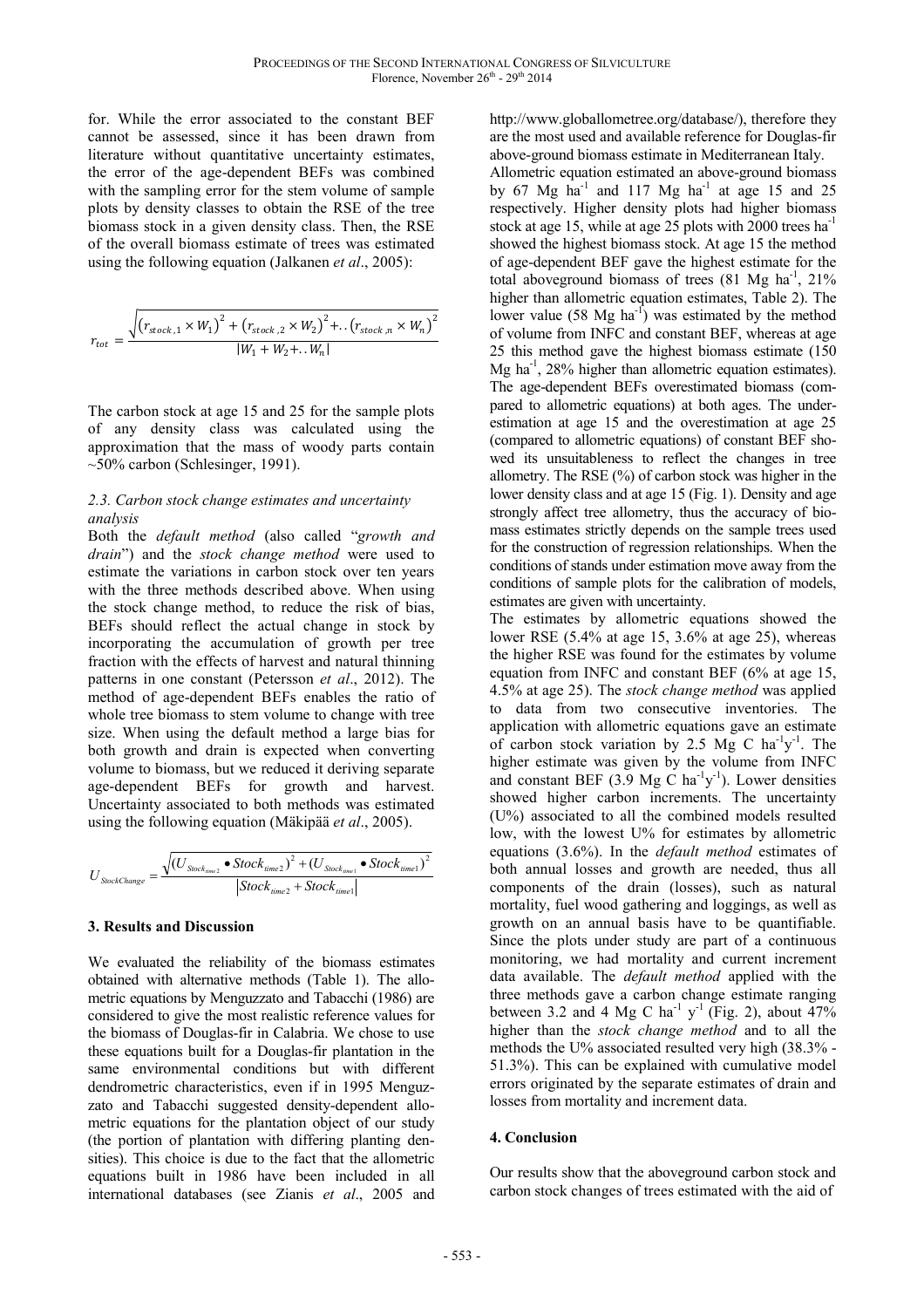the constant tree species-specific BEF had higher uncertainty than the estimates obtained by applying biomass equations directly to tree-wise data. With a constant BEF it is usually difficult to obtain a reliable value for the whole tree biomass because stem proportion increases with tree size at the expense of the other tree components.

The age dependent BEFs aim to reduce the bias representing the actual change in stock. The BEF derives from the ratio between above-ground biomass to the stem volume. This ratio vary considerably from year to year (e.g. Lehtonen *et al*., 2004; Marziliano *et al*., 2015), so that, in general, the age-dependent BEFs better reflect variation in tree allometry, as showed in this study, where uncertainty related to stock changes estimated with age-dependent BEF was very low. When accountting for carbon stock at the national level, the positive

and negative differences could be balanced, and the overall difference in aboveground biomass between treewise estimates and age-dependent BEFs can be even lower. In almost all European countries, constant BEFs without quantitative uncertainty estimates have been applied in the reporting of carbon stock of trees. Consequently, the overall error occurring with use of these constant BEFs cannot be assessed. The age-dependent BEFs applied here were based on regionally representative sampling, and the both model and sampling errors have been accounted for. The IPCC recommends the use of BEFs and provides default values of BEFs for use in the Tier 1 method (less detailed estimates). Our results indicate that the applicability of the available BEFs needs to be carefully evaluated, especially for the possible presence of bias, before they can be used in the national inventories.

Table 1. Relative standard errors (RSE) of biomass estimates according to density classes and uncertainty (U%) averaged by density class.  $W_1$ : above-ground biomass estimated using constant BEF and Volume equation from INFC (2005); W<sup>2</sup> : above-ground biomass estimated using age-dependent BEF and Volume equation from Menguzzato and Tabacchi (1986);  $W_3$ : above-ground biomass estimated using allometric equation from Menguzzato and Tabacchi (1986).

| RSE of biomass estimates                                  |                                       |           |          |          |  |  |  |
|-----------------------------------------------------------|---------------------------------------|-----------|----------|----------|--|--|--|
| Age                                                       | Density classes<br>(trees $ha^{-1}$ ) | $W_I$ (%) | $W_2(%)$ | $W_3(%)$ |  |  |  |
| 15                                                        | 2500                                  | 2.8       | 2.6      | 2.3      |  |  |  |
|                                                           | 2000                                  | 5.7       | 5.0      | 4.8      |  |  |  |
|                                                           | 1667                                  | 9.3       | 9.3      | 9.1      |  |  |  |
| 25                                                        | 2500                                  | 1.9       | 1.7      | 0.9      |  |  |  |
|                                                           | 2000                                  | 4.6       | 4.4      | 4.2      |  |  |  |
|                                                           | 1667                                  | 6.6       | 5.7      | 5.6      |  |  |  |
| $U$ (%) of biomass estimates (Average by density classes) |                                       |           |          |          |  |  |  |
| 15                                                        |                                       | 7.3       | 6.8      | 6.7      |  |  |  |
| 25                                                        |                                       | 5.8       | 5.0      | 4.7      |  |  |  |

Table 2. Above-ground biomass estimates and relative differences in biomass estimates with the three methods.  $W_1$ : above-ground biomass estimated using constant BEF and Volume equation from INFC (2005);  $W_2$ : above-ground biomass estimated using age-dependent BEF and Volume equation from Menguzzato and Tabacchi (1986);  $W_3$ : above-ground biomass estimated using allometric equation from Menguzzato and Tabacchi (1986).

| <i>Above-ground biomass estimates</i> |                                       |                         |                      |                         |  |  |
|---------------------------------------|---------------------------------------|-------------------------|----------------------|-------------------------|--|--|
| Age                                   | Density classes<br>(trees $ha^{-1}$ ) | $W_I$<br>$(Mg ha^{-1})$ | W,<br>$(Mg ha^{-1})$ | $W_3$<br>$(Mg ha^{-1})$ |  |  |
| 15                                    | 2500                                  | 60.9                    | 84.2                 | 70.2                    |  |  |
|                                       | 2000                                  | 59.4                    | 85.0                 | 70.0                    |  |  |
|                                       | 1667                                  | 53.9                    | 73.8                 | 61.0                    |  |  |
| 25                                    | 2500                                  | 146.4                   | 137.9                | 114.6                   |  |  |
|                                       | 2000                                  | 146.4                   | 144.9                | 120.5                   |  |  |
|                                       | 1667                                  | 155.7                   | 139.4                | 116.0                   |  |  |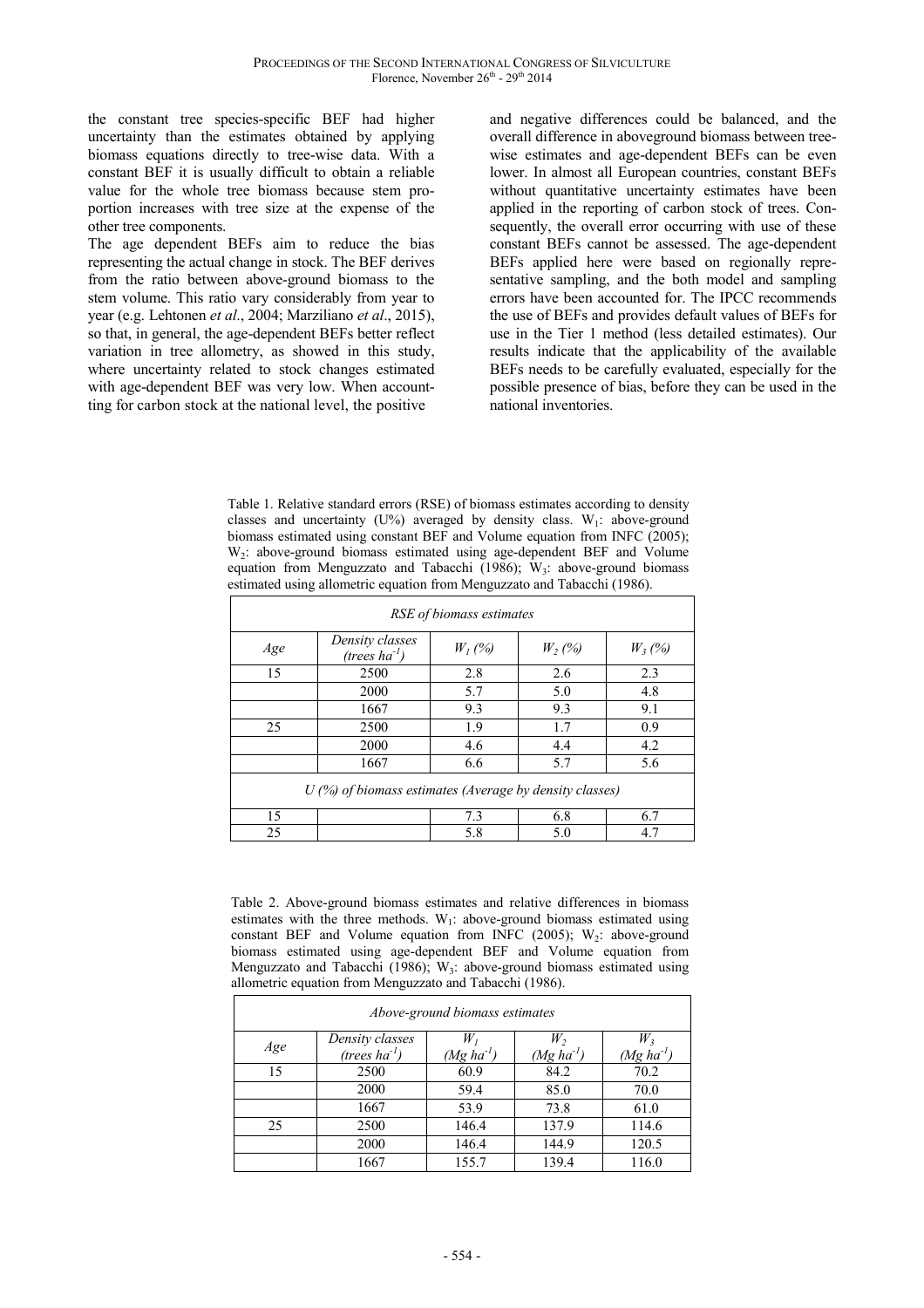PROCEEDINGS OF THE SECOND INTERNATIONAL CONGRESS OF SILVICULTURE Florence, November 26<sup>th</sup> - 29<sup>th</sup> 2014

| Relative differences between biomass estimates |                    |                |                |                |  |  |
|------------------------------------------------|--------------------|----------------|----------------|----------------|--|--|
|                                                | Density classes    | $W_3$ vs $W_1$ | $W_3$ vs $W_2$ | $W_2$ vs $W_1$ |  |  |
|                                                | (trees $ha^{-1}$ ) | (%)            | (%)            | (%)            |  |  |
| 15                                             | 2500               | 12.2           | $-21.3$        | 27.7           |  |  |
|                                                | 2000               | 15.4           | $-21.3$        | 30.2           |  |  |
|                                                | 1667               | 11.6           | $-20.9$        | 26.9           |  |  |
| 25                                             | 2500               | $-27.7$        | $-20.3$        | $-6.2$         |  |  |
|                                                | 2000               | $-21.5$        | $-20.3$        | $-1.0$         |  |  |
|                                                | 1667               | $-34.1$        | $-20.1$        | $-11.6$        |  |  |





Figure 1. RSE (%) of carbon stock estimates with the three methods according to density classes at ages 15 and 25. Vinv\*kBEF: carbon stock estimated from biomass calculated with the first method (volume equation from INFC multiplied by constant BEF); V M&T\*ageBEF: carbon stock estimated from biomass calculated with the second method (volume equation from Menguzzato and Tabacchi (1986) multiplied by age-dependent BEF (Marziliano *et al*., 2014)); Eqallom: carbon stock estimated from biomass calculated with the third method (allometric equations from Menguzzato and Tabacchi (1986)).



Figure 2. Carbon stock change estimated with the *default method*, considering all three methods used for biomass estimates. Vinv\*kBEF: carbon stock estimated from biomass calculated with the first method (volume equation from INFC multiplied by constant BEF); W age BEF: carbon stock estimated from biomass calculated with the second method (volume equation from Menguzzato and Tabacchi (1986) multiplied by age-dependent BEF (Marziliano *et al,* 2014)); Eqallom: carbon stock estimated from biomass calculated with the third method (allometric equations from Menguzzato and Tabacchi (1986)).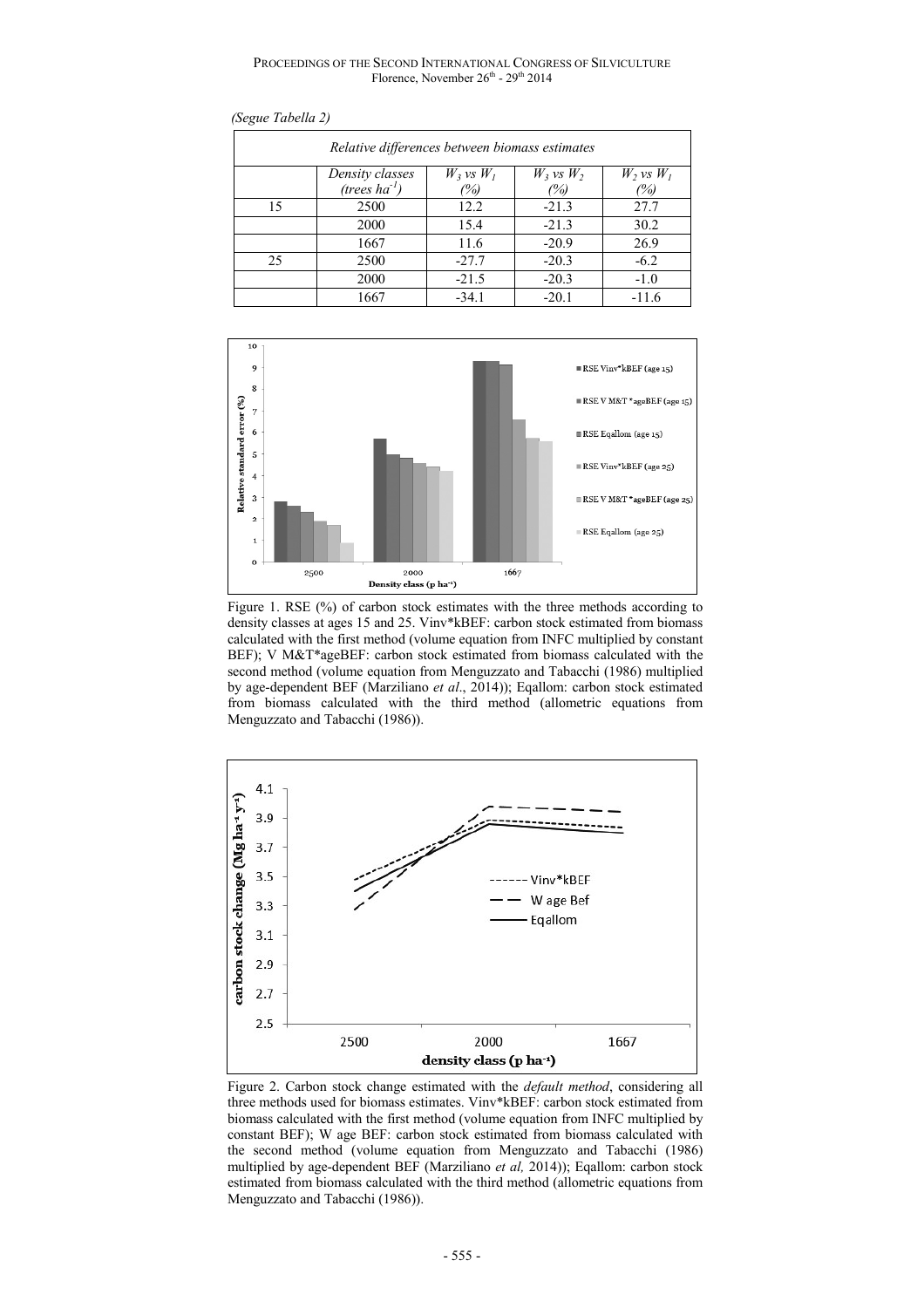#### **RIASSUNTO**

#### **Uno studio comparativo tra il metodo "default" e quello dello "stock change" della Good Practice Guidance for Land Use, Land-Use Change and Forestry (IPCC, 2003) per valutare le variazioni di stock di carbonio in foresta**

Il Comitato Intergovernativo per i Cambiamenti Climatici(IPCC) ha riportato due metodi per la stima delle variazioni di stock di carbonio negli ecosistemi forestali (nella Good Practice Guidance for Land Use, Land Use Change and Forestry). Il primo metodo è il cosiddetto "default method" e si applica attraverso la sottrazione delle perdite di carbonio dagli incrementi di carbonio per l'anno di riferimento; il secondo è lo "stock change method" e si applica sommando algebricamente gli stock di carbonio di due inventari consecutivi.

In questo studio è stata stimata la variazione di carbonio e l'incertezza associata, in una piantagione di douglasia costituita da plot con diverse densità d'impianto e monitorata alle età 15, 25, 30 e 40. Sono stati utilizzati 3 metodi per la stima della biomassa epigea: 1) equazioni allometriche, 2) fattore di espan-sione della biomassa (BEF) costante e 3) BEF età-dipendenti. Le stime con equazioni allometriche hanno mostrato la minore incertezza, mentre quelle con BEF costante avevano un'incertezza maggiore rispetto alle stime con BEF età-dipendenti. Un BEF costante non riesce a rappresentare le variazioni di biomassa con l'età, poiché all'aumentare delle dimensioni dell'intera pianta il fusto aumenta a spese delle altre componenti. I BEF età dipendenti riducono tale errore riuscendo a rappresentare il cambiamento di stock nell'istante di valutazione.

Il metodo *default* è stato applicato con la più alta incertezza (38.3% - 51.3%) e ha dato stime maggiori del 47% rispetto al metodo *stock change,* che ha mostrato invece incertezze molto basse, da 2.5% (stime con equazione allometrica) a 3.9% (stime con BEF costante).

#### **REFERENCES**

- Bolker B., 2008 *Ecological models and data in R.* Princeton, NJ: Princeton University Press.
- Broadmeadow M., Matthews R., 2003 *Forest, carbon and climate change: the UK contribution.* Forestry Commission Information, Note 48, Edinburgh: Forestry Commission.

(http://www.forestresearch.gov.uk/pdf/fcin048.pdf/\$ FILE/fcin048.pdf).

- Brown S., 1996 *Present and potential roles of forests in the global climate change debate*. Unasylva, 185: 3-9.
- Cannell M.G.R, 1982 *World Forest Biomass and Primary Production Data*. London, Academic Press.
- Dixon R.K., Brown S., Houghton R.A., Solomon S.M., Trexler M.C., WisniewskiJ., 1994 – *Carbon pools and flux of global carbon forest ecosystems*. Science, 263: 185-190.

http://dx.doi.org/10.1126/science.263.5144.185

- IPCC, 2003  *Good Practice Guidance for Land Use, land-Use Change and Forestry*. Penman J., Gytarsky M., Hiraishi T., Kruger D., Pipatti R., Buendia L., Miwa K., Ngara T., Tanabe K., Wagner F. (Eds). Intergovernmental Panel on Climate Change (IPCC), IPCC/IGES, Hayama, Japan.
- IPCC, 2006 In: Eggleston, H.S., Buendia, L., Miwa, K., Ngara, T., Tanabe, K. (Eds.), *2006 IPCC Guidelines for National Greenhouse Gas Inventories*. IGES, Hayama, Japan Prepared by the National Greenhouse Gas Inventories Programme.
- Jalkanen A., Mäkipää R., Stahl G., Lehtonen A., Peterson H., 2005 – *Estimation of the biomass stock of trees in Sweden: comparison of biomass equations and age-dependent biomass expansion factors*. Annals of Forest Science, 62: 845-851.
	- http://dx.doi.org/10.1051/forest:2005075
- Lehtonen A., Mäkipää R., Heikkinen J., Sievänen R., Liski J., 2004 – *Biomass expansion factors (BEF) for Scots pine. Norway spruce and birch according to stand age for boreal forests.* Forest Ecology and Management, 188: 211-224.

http://dx.doi.org/10.1016/j.foreco.2003.07.008

- Mäkipää R., PeltoniemiM., Monni S., Palosuo T., Lehtonen A., Savolainen I., 2005 – *Key sources of uncertainty in forest carbon inventories. EU Workshop on Uncertainties in Greenhouse Gas Inventories*. 5-6 September 2005, Helsinki, Finland.
- Marziliano P.A., Coletta V., Menguzzato G., Nicolaci A., Pellicone G., Veltri A., 2015 – *Effects of planting density on the distribution of biomass in a douglasfir plantation in southern Italy*. iForest, 8: 368-376 [online 2014-09-09]

URL: http://www. sisef.it/iforest/contents/?id=ifor1078- 007http://www.sisef.it/iforest/contents/?id=ifor1078-007.

- Masera O.R., Garza-Caligaris J.F., Kanninen M., Karjalainen T., Liski J., Nabuurs G.J., Passinen A., De Jong B.H.J., Mohren G.M.J., 2003 – *Modelling carbon sequestration in afforestation, agroforestry and forest management Projects: The CO2FIXV.2 approach.* Ecological Modelling, 164: 177-199. http://dx.doi.org/10.1016/S0304-3800(02)00419-2
- Menguzzato G., 1989 *Prove sperimentali di diradamento in popolamenti di Douglasia sulla catena costiera (Calabria).* Annali dell'Istituto sperimentale per la selvicoltura, 20: 155-194.
- Menguzzato G., Tabacchi G., 1986 *Prove di diradamento su* Pseudotsuga menziesii *in Calabria, Ambiente tavole di cubatura e della biomassa epigea*. Annali dell'Istituto sperimentale per la selvicoltura, 17: 255-293.
- Menguzzato G., Tabacchi G., 1995 *Prove sperimentali sulle distanze d'impianto in piantagioni di douglasia sulla Catena Costiera (Calabria).* L'Italia Forestale e Montana, 50 (2):170-189.
- Mund M., Kummetz E., Hein M., Bauer G.A., Schulze E.D., 2002 – *Growth and carbon stocks of a spruce forest chronosequence in central Europe.* Forest Ecology and Management, 171: 275-296. http://dx.doi.org/10.1016/S0378-1127(01)00788-5
- Pajtik J., Konopka B., Lukac M., 2008 *Biomass functions and expansion factors in young Norway*